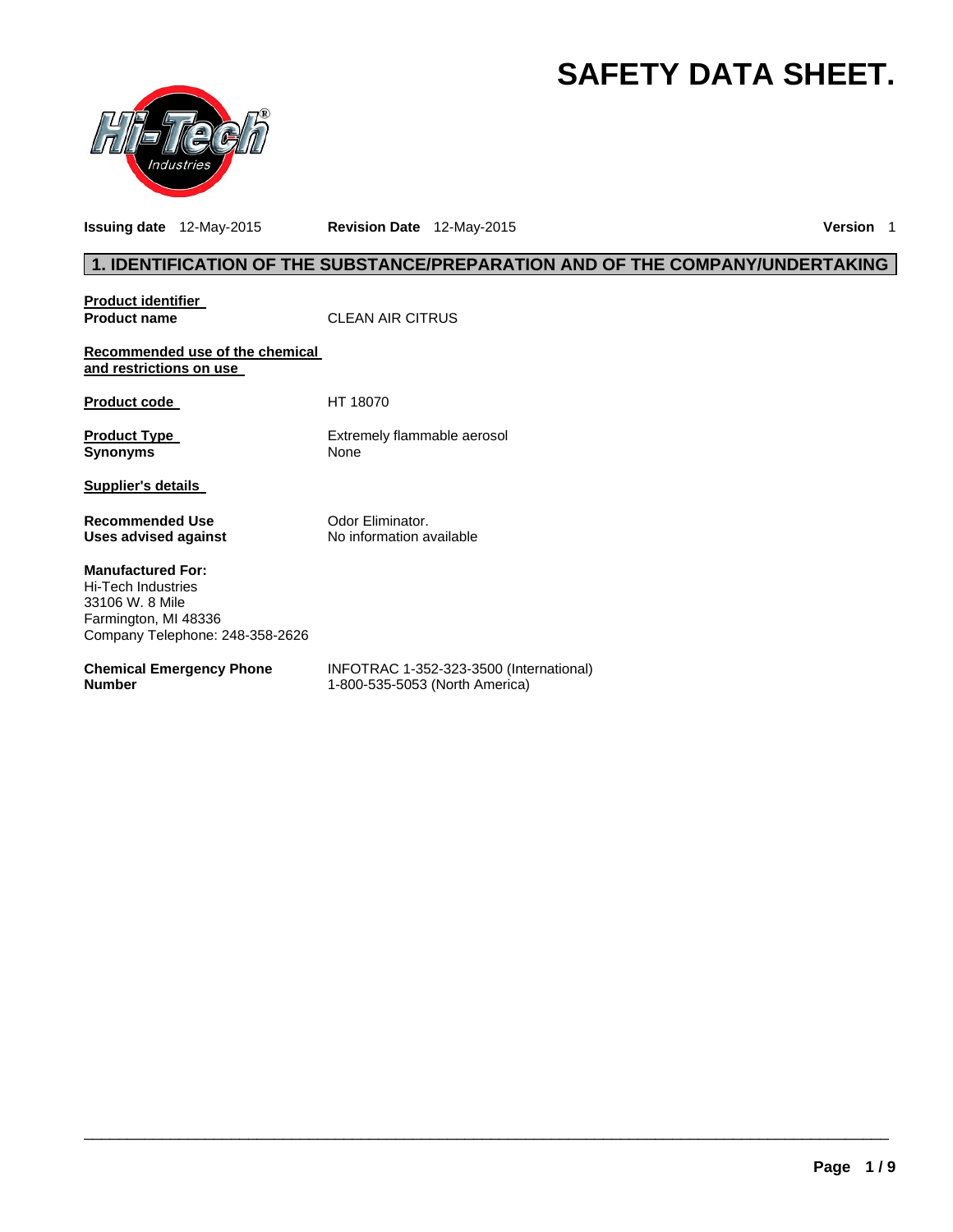#### $\Box$ **2. HAZARDS IDENTIFICATION**

#### **Classification**

| Skin corrosion/irritation                        | Category 2     |
|--------------------------------------------------|----------------|
| Serious eye damage/eye irritation                | Category 2A    |
| Specific target organ toxicity (single exposure) | Category 3     |
| Flammable aerosols                               | Category       |
| Gases under pressure                             | Compressed Gas |

#### **GHS Label elements, including precautionary statements**

#### **Emergency Overview**

# **Hazard Statements**

**DANGER** 

Causes skin irritation Causes serious eye irritation May cause respiratory irritation. May cause drowsiness or dizziness Extremely flammable aerosol Contains gas under pressure; may explode if heated



**Appearance** opaque **Physical state** Aerosol **Odor** Solvent

#### **Precautionary Statements - Prevention**

Wash face, hands and any exposed skin thoroughly after handling Wear protective gloves/protective clothing/eye protection/face protection Avoid breathing dust/fume/gas/mist/vapors/spray Use only outdoors or in a well-ventilated area Keep away from heat/sparks/open flames/hot surfaces. — No smoking Do not spray on an open flame or other ignition source Pressurized container: Do not pierce or burn, even after use

#### **Precautionary Statements - Response**

Specific treatment (see first aid on this label) IF IN EYES: Rinse cautiously with water for several minutes. Remove contact lenses, if present and easy to do. Continue rinsing. If eye irritation persists: Get medical advice/attention IF ON SKIN: Wash with plenty of soap and water. Take off contaminated clothing and wash before reuse If skin irritation occurs: Get medical advice/attention IF INHALED: Remove person to fresh air and keep comfortable for breathing. Call a POISON CENTER or doctor/physician if you feel unwell

 $\Box$ 

#### **Precautionary Statements - Storage**

Store in a well-ventilated place. Keep container tightly closed Store locked up Protect from sunlight. Do not expose to temperatures exceeding 50 °C/122 °F

#### **Precautionary Statements - Disposal**

Dispose of contents/container to an approved waste disposal plant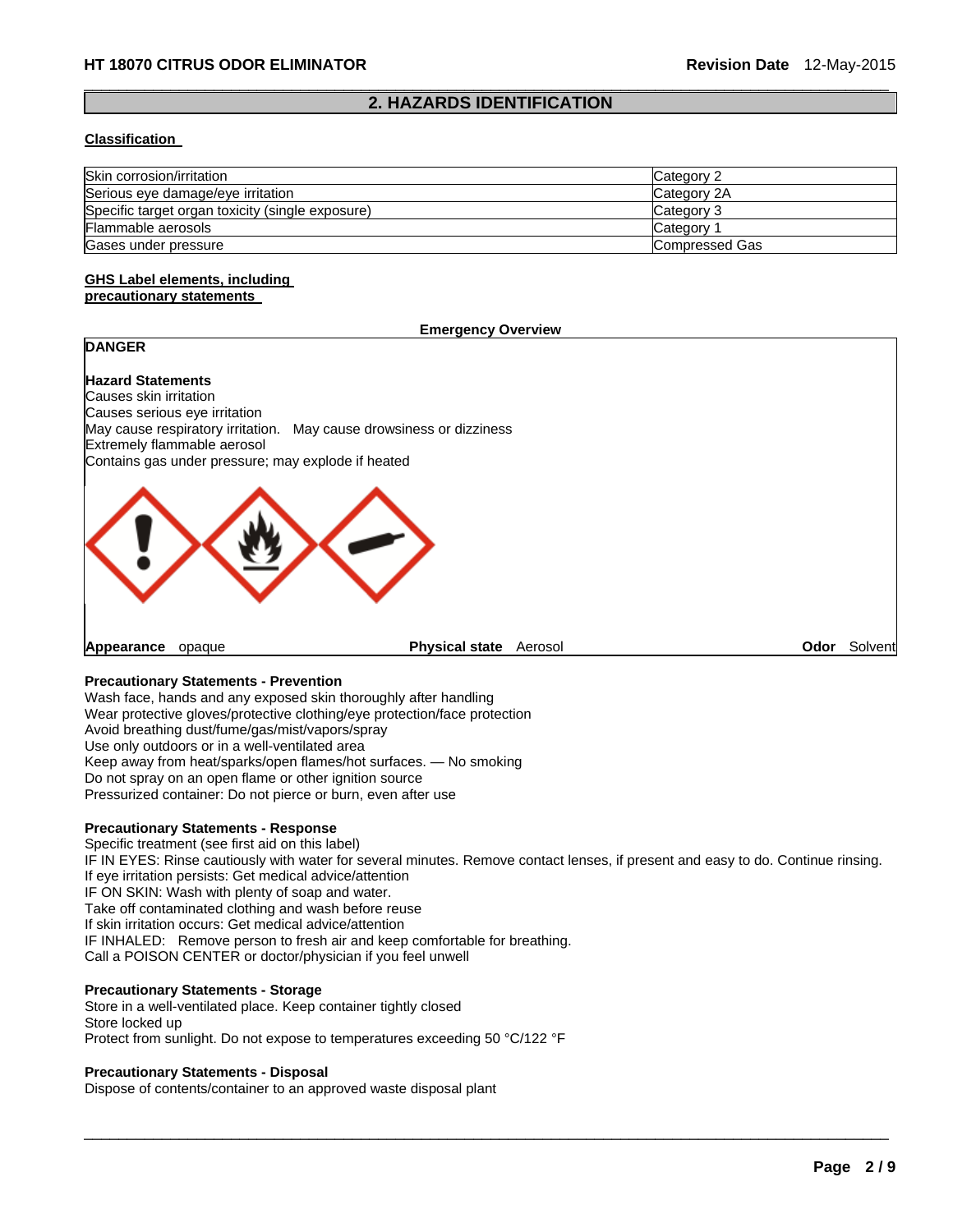#### **Hazards not otherwise classified (HNOC)**

None

#### **Other information**

6.29E-06% of the mixture consists of ingredient(s) of unknown toxicity

# **3. COMPOSITION/INFORMATION ON INGREDIENTS**

 $\Box$ 

| ---<br>- --<br>anne | .W  | w            |
|---------------------|-----|--------------|
| $\cdot$ $ -$        | v   | nr.          |
| וג∧ונ               | . . | ററ           |
|                     |     | <b>20-30</b> |

\*The exact percentage (concentration) of composition has been withheld as a trade secret.

# **4. FIRST AID MEASURES**

#### **First aid measures for different exposure routes**

| <b>General advice</b>                                                                | Avoid contact with eyes, skin, and clothing. Avoid breathing, vapors, mist, or gas.                                                                                                  |  |
|--------------------------------------------------------------------------------------|--------------------------------------------------------------------------------------------------------------------------------------------------------------------------------------|--|
| Eye contact                                                                          | Immediately flush with plenty of water. After initial flushing, remove any contact lenses and<br>continue flushing for at least 15 minutes. Seek immediate medical attention/advice. |  |
| <b>Skin contact</b>                                                                  | Wash off immediately with soap and plenty of water. Remove and wash contaminated<br>clothing before re-use. Get medical attention immediately if symptoms occur.                     |  |
| <b>Inhalation</b>                                                                    | Move to fresh air. If not breathing, give artificial respiration. If breathing has stopped,<br>contact emergency medical services immediately.                                       |  |
| Ingestion                                                                            | Do NOT induce vomiting. Call a physician immediately. Never give anything by mouth to an<br>unconscious person. Risk of product entering the lungs on vomiting after ingestion.      |  |
| <u>Most important symptoms/effects, acute and delayed</u>                            |                                                                                                                                                                                      |  |
| <b>Main Symptoms</b>                                                                 | Causes skin irritation. Causes eye irritation. May cause respiratory irritation. May be harmful<br>if swallowed.                                                                     |  |
| Indication of immediate medical attention and special treatment needed, if necessary |                                                                                                                                                                                      |  |
| Notes to physician                                                                   | Treat symptomatically.                                                                                                                                                               |  |
| <b>5. FIRE-FIGHTING MEASURES</b>                                                     |                                                                                                                                                                                      |  |

#### **Suitable Extinguishing Media**

Water fog.Dry chemical. Carbon dioxide (CO2). Cool containers/tanks with water spray.

**Unsuitable Extinguishing Media** Keep away from heat and sources of ignition. Do not smoke. Cool containers / tanks with water spray.

# **Specific hazards arising from the chemical**

Extremely flammable. Keep product and empty container away from heat and sources of ignition. Risk of ignition. In the event of fire and/or explosion do not breathe fumes. In the event of fire, cool tanks with water spray.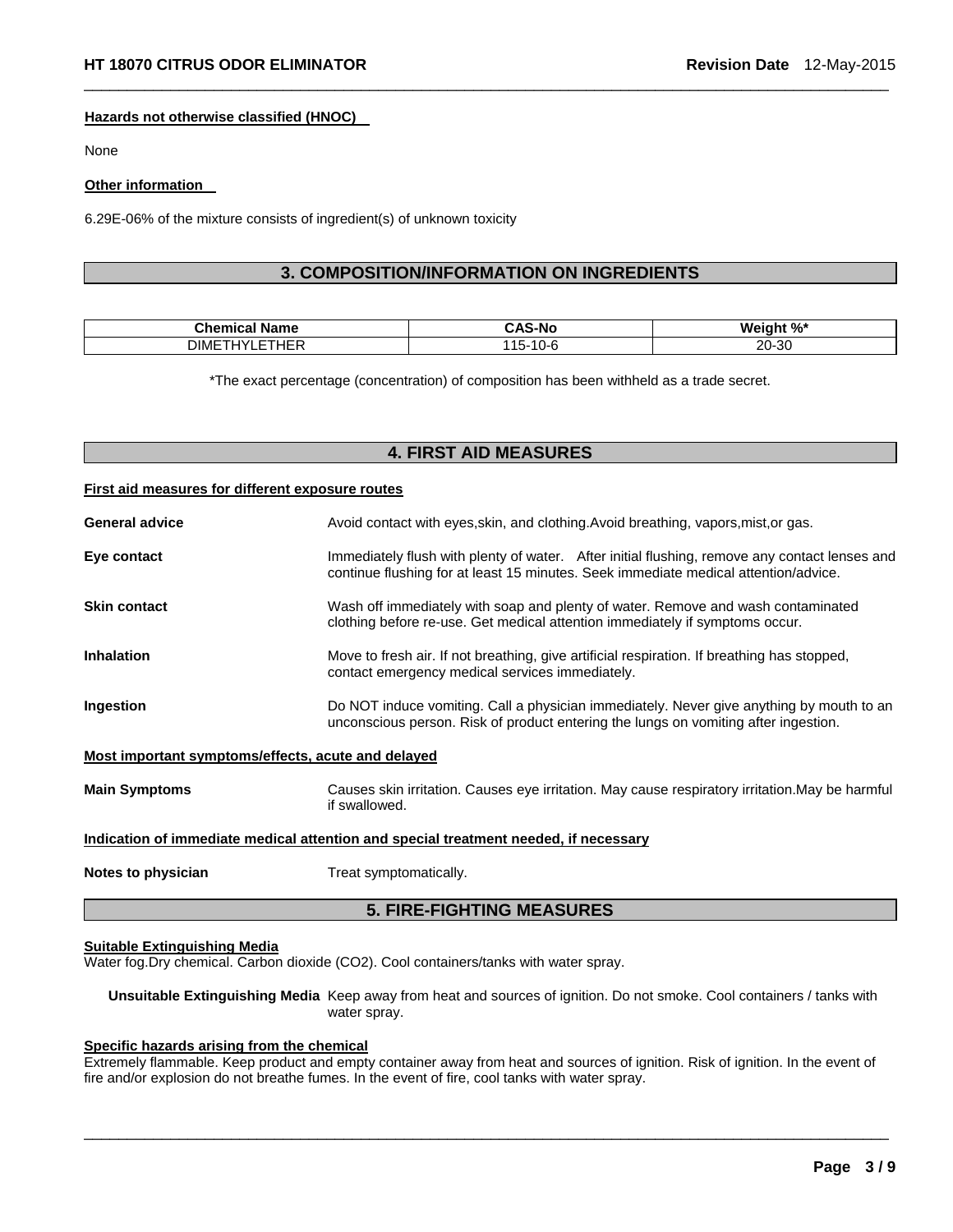# **Explosion Data**

**Sensitivity to Mechanical Impact** none. **Sensitivity to Static Discharge** Yes.

#### **Protective Equipment and Precautions for Firefighters**

As in any fire, wear self-contained breathing apparatus pressure-demand, MSHA/NIOSH (approved or equivalent) and full protective gear.

### **6. ACCIDENTAL RELEASE MEASURES**

 $\Box$ 

# **Personal precautions, protective equipment and emergency procedures Personal precautions Absorb with sand ,clay, or other suitable material. Hard surfaces may be mopped with** water. Remove all sources of ignition. Evacuate personnel to safe areas. Avoid contact with skin, eyes and clothing. Ensure adequate ventilation. **Environmental precautions Environmental precautions** Do not flush into surface water or sanitary sewer system. Beware of vapors accumulating to form explosive concentrations. Vapors can accumulate in low areas. Prevent further leakage or spillage if safe to do so. Do not allow material to contaminate ground water system. **Methods and materials for containment and cleaning up Methods for Containment** Prevent further leakage or spillage if safe to do so. Absorb or cover with dry earth, sand or other non-combustible material and transfer to containers. **Methods for cleaning up** Soak up with inert absorbent material. Pick up and transfer to properly labeled containers. Clean contaminated surface thoroughly. After cleaning, flush away traces with water. Take precautionary measures against static discharges.

#### **7. HANDLING AND STORAGE**

| <b>Precautions for safe handling</b>                         |                                                                                                                                                                                                                                    |  |
|--------------------------------------------------------------|------------------------------------------------------------------------------------------------------------------------------------------------------------------------------------------------------------------------------------|--|
| Advice on safe handling                                      | Avoid contact with eyes. Avoid breathing vapors or mists. Contents under pressure. Do not<br>puncture or incinerate cans. Do not stick pin or any other sharp object into opening on top<br>of can.                                |  |
| Conditions for safe storage, including any incompatibilities |                                                                                                                                                                                                                                    |  |
| <b>Technical measures/Storage</b><br>conditions              | Keep container tightly closed in a dry and well-ventilated place. Keep away from open<br>flames, hot surfaces and sources of ignition. Keep in properly labeled containers. Keep out<br>of the reach of children. Store locked up. |  |
| Incompatible products                                        | Strong acids, alkalis, or oxidizing agents.                                                                                                                                                                                        |  |
| <b>Aerosol Level</b>                                         |                                                                                                                                                                                                                                    |  |
| <b>8. EXPOSURE CONTROLS/PERSONAL PROTECTION</b>              |                                                                                                                                                                                                                                    |  |

#### **Control parameters**

**Exposure Guidelines** This product does not contain any hazardous materials with occupational exposure limits established by the region specific regulatory bodies.

 $\Box$ 

*ACGIH: (American Conference of Governmental Industrial Hygienists) OSHA: (Occupational Safety & Health Administration)*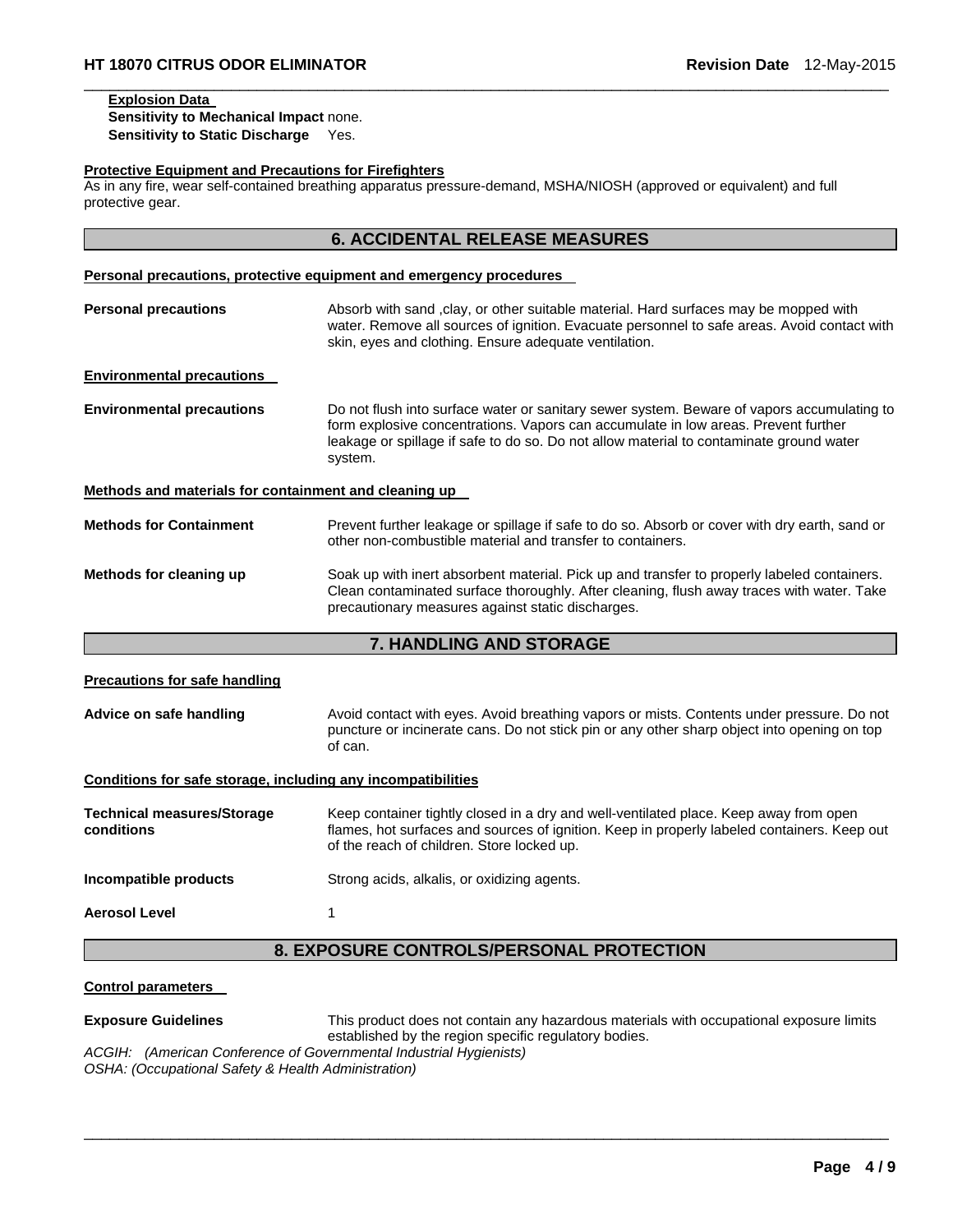#### **Exposure controls**

#### **Engineering Measures** Showers Eyewash stations Ventilation systems.

#### **Individual protection measures, such as personal protective equipment**

| <b>Eye/Face Protection</b>    | Safety glasses with side-shields.                                                                                                                                                                                                                                                                                                 |
|-------------------------------|-----------------------------------------------------------------------------------------------------------------------------------------------------------------------------------------------------------------------------------------------------------------------------------------------------------------------------------|
| Skin and body protection      | Chemical resistant apron. Protective gloves.                                                                                                                                                                                                                                                                                      |
| <b>Respiratory protection</b> | If exposure limits are exceeded or irritation is experienced, NIOSH/MSHA approved<br>respiratory protection should be worn.  Positive-pressure supplied air respirators may be<br>required for high airborne contaminant concentrations. Respiratory protection must be<br>provided in accordance with current local regulations. |
| Hygiene measures              | Handle in accordance with good industrial hygiene and safety practice.                                                                                                                                                                                                                                                            |

 $\Box$ 

# **9. PHYSICAL AND CHEMICAL PROPERTIES**

#### **Physical and chemical properties**

| <b>Physical state</b>                                                 | Aerosol                  |                       |                          |
|-----------------------------------------------------------------------|--------------------------|-----------------------|--------------------------|
| Appearance                                                            | opaque                   | Odor                  | Solvent                  |
| Color                                                                 | yellow-orange            | <b>Odor Threshold</b> | No information available |
| <b>Property</b>                                                       | Values                   | Remarks • Methods     |                          |
| рH                                                                    | 10.4                     |                       |                          |
| <b>Melting/freezing point</b>                                         | No information available |                       |                          |
| Boiling point/boiling range                                           | No information available |                       |                          |
| <b>Flash Point</b>                                                    | -41 °C / -42 °F          | Based on propellant   |                          |
| <b>Evaporation rate</b>                                               | No information available |                       |                          |
| Flammability (solid, gas)                                             | No information available |                       |                          |
| <b>Flammability Limits in Air</b>                                     |                          |                       |                          |
| upper flammability limit                                              | No information available |                       |                          |
| lower flammability limit                                              | No information available |                       |                          |
| Vapor pressure                                                        | No information available |                       |                          |
| Vapor density                                                         | No information available |                       |                          |
| <b>Specific Gravity</b>                                               | 0.920                    |                       |                          |
| <b>Water solubility</b>                                               | Practically insoluble    |                       |                          |
| <b>Partition coefficient: n-octanol/waterNo information available</b> |                          |                       |                          |
| <b>Autoignition temperature</b>                                       | No information available | Not applicable        |                          |
| <b>Decomposition temperature</b>                                      | No information available |                       |                          |
| <b>Viscosity</b>                                                      | No information available |                       |                          |
| <b>Explosive properties</b>                                           | No information available |                       |                          |
| <b>Other information</b>                                              |                          |                       |                          |
| <b>VOC Content(%)</b>                                                 | 26.03                    |                       |                          |

**10. STABILITY AND REACTIVITY** 

 $\Box$ 

# **Reactivity**

**No data available** 

# **Chemical stability**

Stable under recommended storage conditions.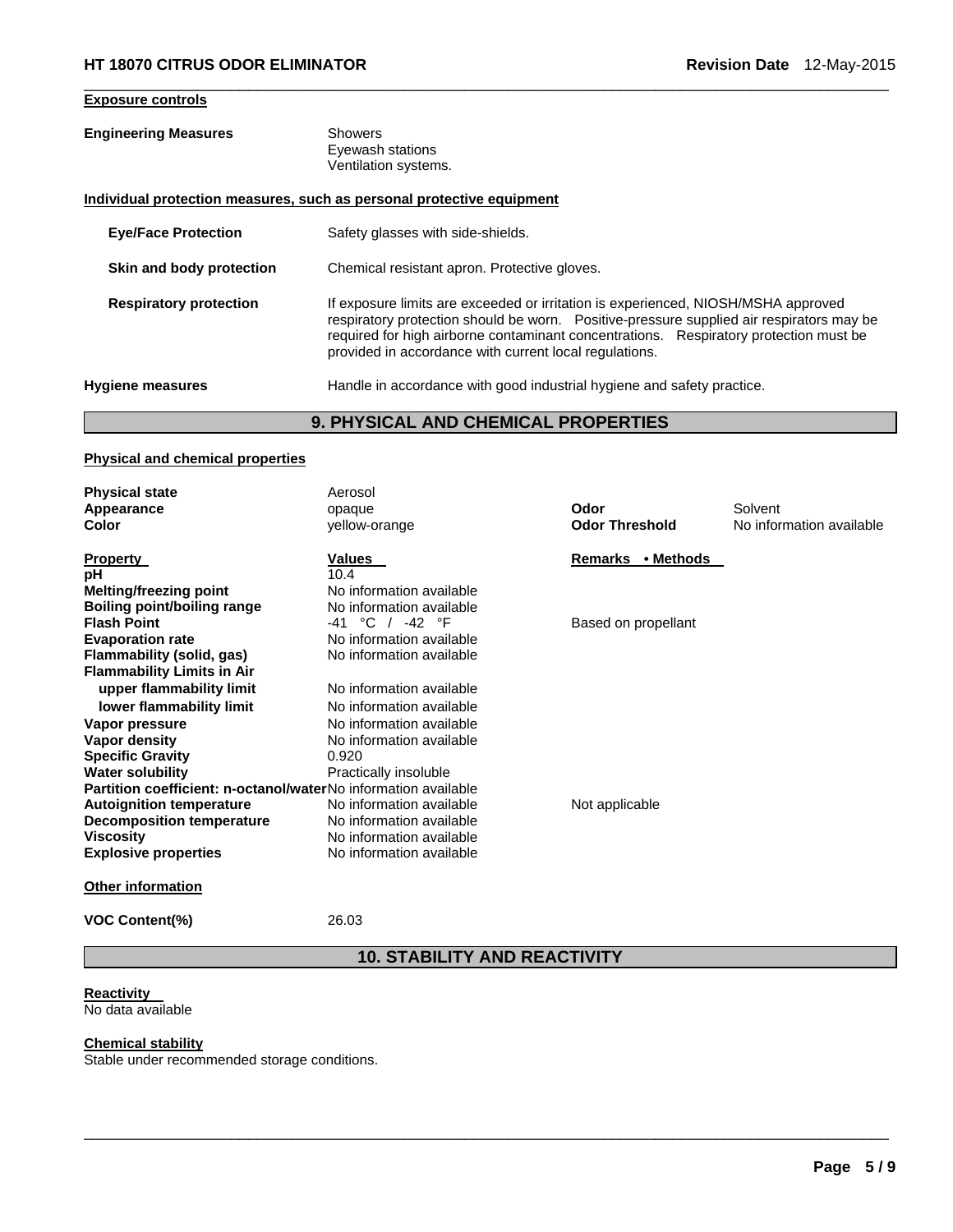#### **Possibility of hazardous reactions**  None under normal processing.

# **Conditions to Avoid**

Extremes of temperature and direct sunlight.

# **Incompatible Materials**

Strong acids, alkalis, or oxidizing agents.

#### **Hazardous Decomposition Products**

Carbon oxides. Fumes. Hydrocarbons.

# **11. TOXICOLOGICAL INFORMATION**

 $\Box$ 

#### **Information on likely routes of exposure**

#### **Product Information**

| <b>Inhalation</b>   | Vapors may irritate throat and respiratory system. May cause drownsiness and dizziness<br>based on components. May cause irritation of respiratory tract. Avoid breathing vapors or<br>mists. |
|---------------------|-----------------------------------------------------------------------------------------------------------------------------------------------------------------------------------------------|
| Eye contact         | Irritating to eyes. Avoid contact with eyes.                                                                                                                                                  |
| <b>Skin contact</b> | Irritating to skin. Repeated exposure may cause skin dryness or cracking. Prolonged skin<br>contact may defat the skin and produce dermatitis. Avoid contact with skin.                       |
| Ingestion           | May be harmful or fatal if swallowed.                                                                                                                                                         |

#### **Component Information**

| <b>Chemical Name</b> | LD50 Oral | ∟D50 Dermal | <b>LC50 Inhalation</b>         |
|----------------------|-----------|-------------|--------------------------------|
| <b>DIMETHYLETHER</b> |           |             | Rat<br>$= 308.5$ mg/L<br>\ 4 h |
| 115-10-6             |           |             |                                |

#### **Information on toxicological effects**

**Symptoms Inhalation may cause nose, throat**, and respiratory tract irritation. Irritation to skin and eyes. May be harmful if swallowed.

#### **Delayed and immediate effects as well as chronic effects from short and long-term exposure**

| <b>Skin corrosion/irritation</b> | Irritating to skin.                                                                                                                                                                                                                                                              |
|----------------------------------|----------------------------------------------------------------------------------------------------------------------------------------------------------------------------------------------------------------------------------------------------------------------------------|
| Eye damage/irritation            | Irritating to eyes.                                                                                                                                                                                                                                                              |
| <b>Irritation</b>                | Irritating to eyes, respiratory system and skin.                                                                                                                                                                                                                                 |
| <b>Sensitization</b>             | None known.                                                                                                                                                                                                                                                                      |
| <b>Germ Cell Mutagenicity</b>    | None known.                                                                                                                                                                                                                                                                      |
| Carcinogenicity                  | There are no known carcinogenic chemicals in this product.                                                                                                                                                                                                                       |
| <b>Reproductive toxicity</b>     | This product does not contain any known or suspected reproductive hazards.                                                                                                                                                                                                       |
| Specific target organ systemic   | May cause respiratory irritation. May cause drowsiness and dizziness.                                                                                                                                                                                                            |
| toxicity (single exposure)       |                                                                                                                                                                                                                                                                                  |
| Specific target organ systemic   | None under normal use conditions.                                                                                                                                                                                                                                                |
| toxicity (repeated exposure)     |                                                                                                                                                                                                                                                                                  |
| <b>Chronic toxicity</b>          | Intentional misuse by deliberately concentrating and inhaling contents may be harmful or<br>fatal. Chronic hydrocarbon abuse has been associated with irregular heart rhythms and<br>potential cardiac arrest. Prolonged skin contact may defat the skin and produce dermatitis. |
| <b>Neurological effects</b>      | Intentional misuse by deliberately concentrating and inhaling contents may be harmful or<br>fatal.                                                                                                                                                                               |
| <b>Aspiration hazard</b>         | Not applicable.                                                                                                                                                                                                                                                                  |

 $\Box$ 

**Numerical measures of toxicity - Product Information**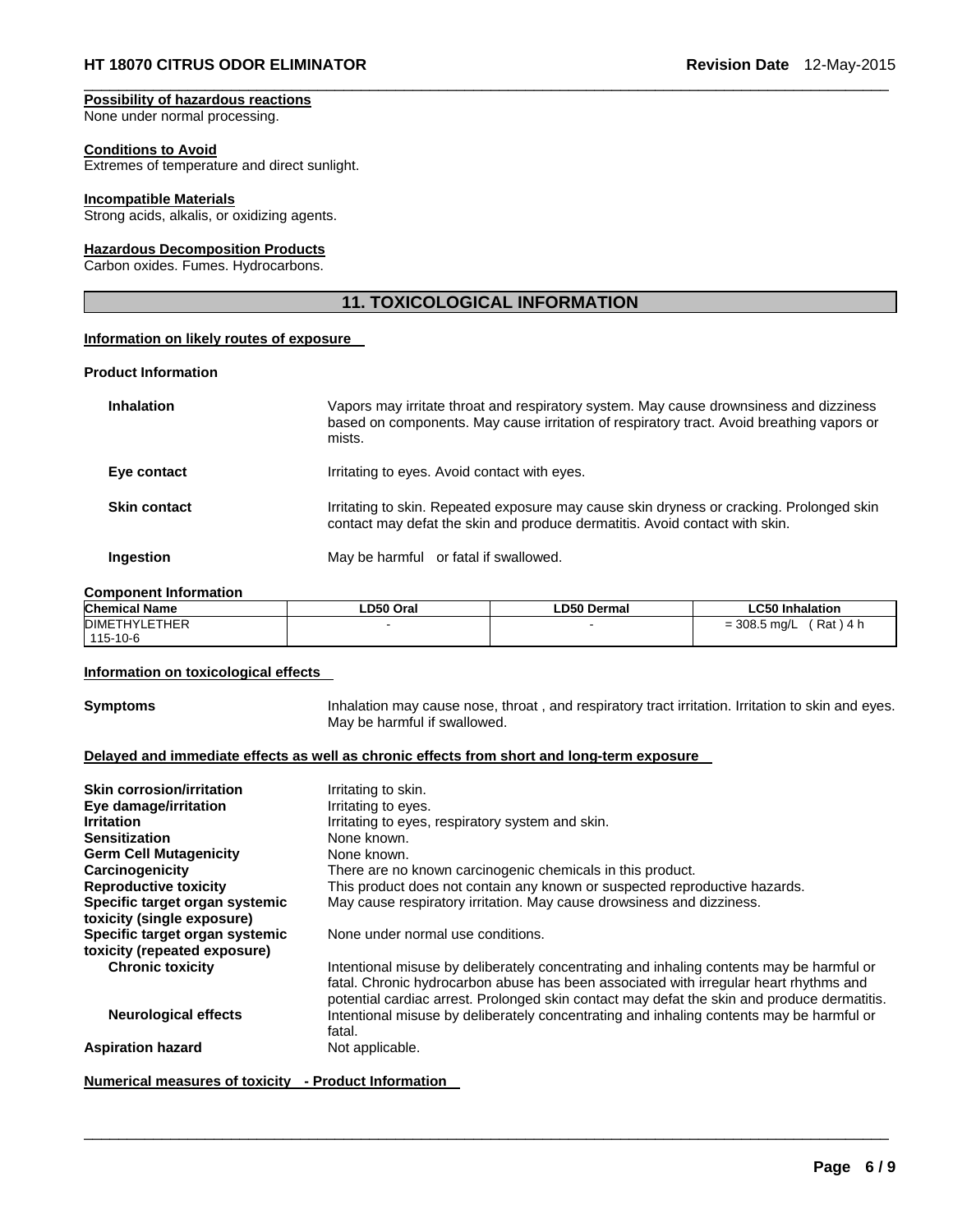**Unknown Acute Toxicity** 6.29E-06% of the mixture consists of ingredient(s) of unknown toxicity

# **12. ECOLOGICAL INFORMATION**

 $\Box$ 

#### **Ecotoxicity**

#### **Persistence and degradability**

No information available.

#### **Bioaccumulation**

No information available.

| <b>Chemical Name</b>               | loc<br>Pow |
|------------------------------------|------------|
| 0.05<br><b>DIMET</b><br>IYLE I HEF | 0.18<br>-  |
| 115-10-6                           |            |

**Other adverse effects** No information available

# **13. DISPOSAL CONSIDERATIONS**

#### **Waste treatment**

Waste Disposal Methods **It must undergo special treatment, e.g. at suitable disposal site, to comply with local** regulations.

**Contaminated packaging <br>Do not re-use empty containers.** 

## **14. TRANSPORT INFORMATION**

| <b>DOT Ground</b> | CONSUMER COMMODITY ORM-D |
|-------------------|--------------------------|
|                   | Ωľ                       |
|                   | LIMITED QUANTITY         |

| IATA        | UN1950, AEROSOLS, FLAMMABLE, 2.1, LTD. QTY. |
|-------------|---------------------------------------------|
| <b>IMDG</b> | UN1950, AEROSOLS, FLAMMABLE, 2.1, LTD. QTY. |

# **15. REGULATORY INFORMATION**

#### **International Inventories**

| <b>Chemical Name</b> | <b>TSCA</b> | <b>DSL/NDSL</b> | <b>EINECS/ELI</b><br><b>NCS</b> | <b>ENCS</b> | <b>IECSC</b> | <b>KECL</b> | <b>PICCS</b> | <b>AICS</b> |
|----------------------|-------------|-----------------|---------------------------------|-------------|--------------|-------------|--------------|-------------|
| <b>DIMETHYLETHER</b> |             |                 |                                 |             |              |             |              |             |

 $\Box$ 

**Legend: TSCA** - United States Toxic Substances Control Act Section 8(b) Inventory **DSL/NDSL** - Canadian Domestic Substances List/Non-Domestic Substances List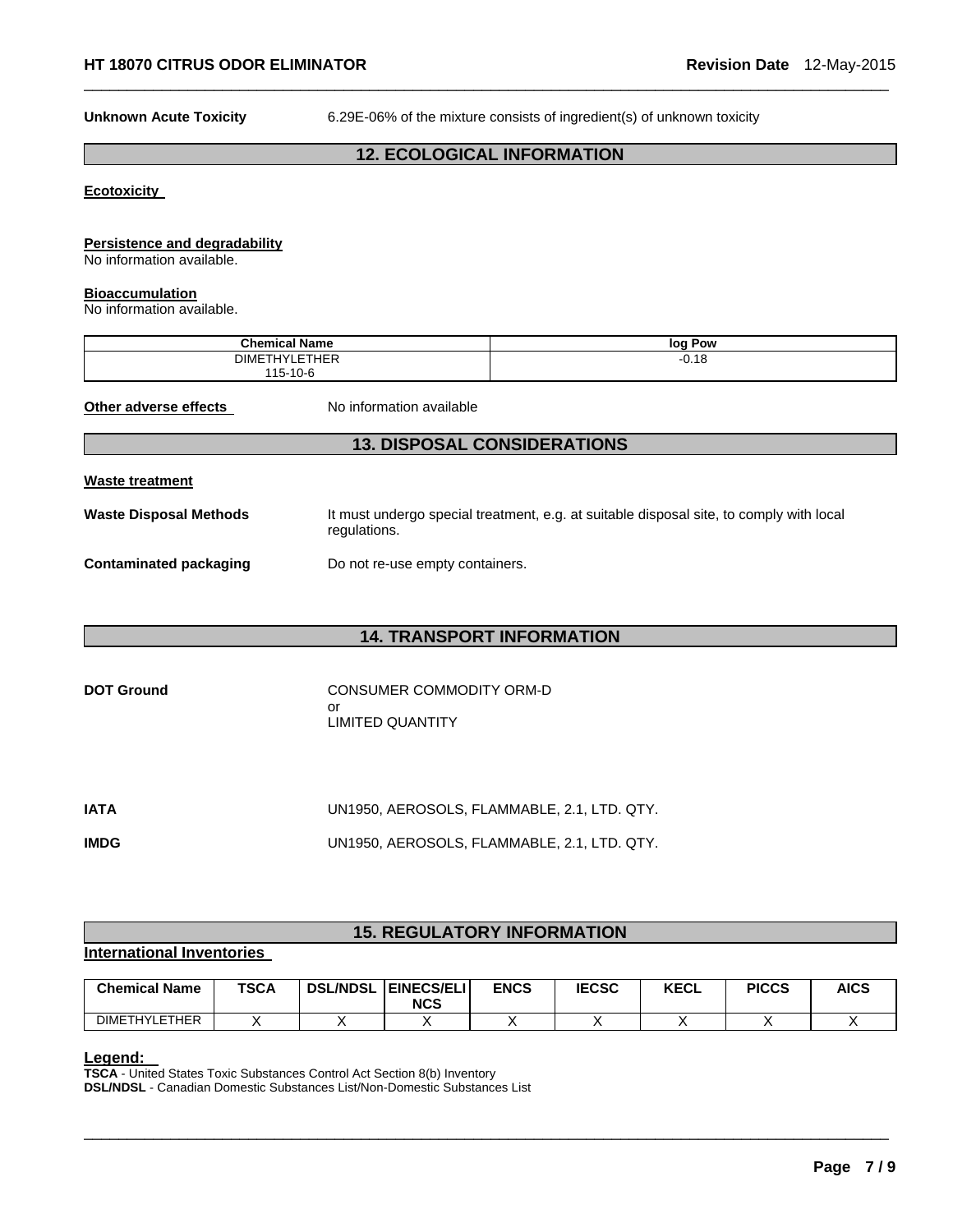# **HT 18070 CITRUS ODOR ELIMINATOR Revision Date** 12-May-2015

 $\Box$ **EINECS/ELINCS** - European Inventory of Existing Commercial Chemical Substances/EU List of Notified Chemical Substances **ENCS** - Japan Existing and New Chemical Substances **CHINA** - China Inventory of Existing Chemical Substances **KECL** - Korean Existing and Evaluated Chemical Substances

**PICCS** - Philippines Inventory of Chemicals and Chemical Substances

**AICS** - Australian Inventory of Chemical Substances

#### **U.S. Federal Regulations**

#### **SARA 313**

Section 313 of Title III of the Superfund Amendments and Reauthorization Act of 1986 (SARA). This product does not contain any chemicals which are subject to the reporting requirements of the Act and Title 40 of the Code of Federal Regulations, Part 372.

#### **SARA 311/312 Hazard Categories**

| Acute Health Hazard               | Yes |
|-----------------------------------|-----|
| Chronic Health Hazard             | Yes |
| Fire Hazard                       | Yes |
| Sudden Release of Pressure Hazard | Yes |
| Reactive Hazard                   | no  |

#### **Clean Water Act**

This product does not contain any substances regulated as pollutants pursuant to the Clean Water Act (40 CFR 122.21 and 40 CFR 122.42).

#### **CERCLA**

This material, as supplied, does not contain any substances regulated as hazardous substances under the Comprehensive Environmental Response Compensation and Liability Act (CERCLA) (40 CFR 302) or the Superfund Amendments and Reauthorization Act (SARA) (40 CFR 355). There may be specific reporting requirements at the local, regional, or state level pertaining to releases of this material.

#### **U.S. State Regulations**

#### **California Proposition 65**

This product does not contain any known Proposition 65 chemicals.

#### **U.S. State Right-to-Know Regulations**

| .<br>Chemical<br>Name | $ -$<br><b>New Jersey</b> | `sachusetts<br>mass | Pennsylvania |
|-----------------------|---------------------------|---------------------|--------------|
| <b>DIMETHYLETHER</b>  |                           |                     |              |
| 15-10-6               |                           |                     |              |

**EPA Pesticide Registration Number** Not applicable

#### **Canada**

**This product has been classified in accordance with the hazard criteria of the Controlled Products Regulations (CPR) and the MSDS contains all the information required by the CPR.** 

| <b>16. OTHER INFORMATION</b> |                      |  |              |    |                        |                                         |
|------------------------------|----------------------|--|--------------|----|------------------------|-----------------------------------------|
| <u>NFPA</u>                  | Health Hazard        |  | Flammability | 4  | Instability<br>- 0     | <b>Physical and chemical</b>            |
| <u>HMIS</u>                  | <b>Health Hazard</b> |  | Flammability | -4 | <b>Physical Hazard</b> | hazards<br><b>Personal protection</b> B |